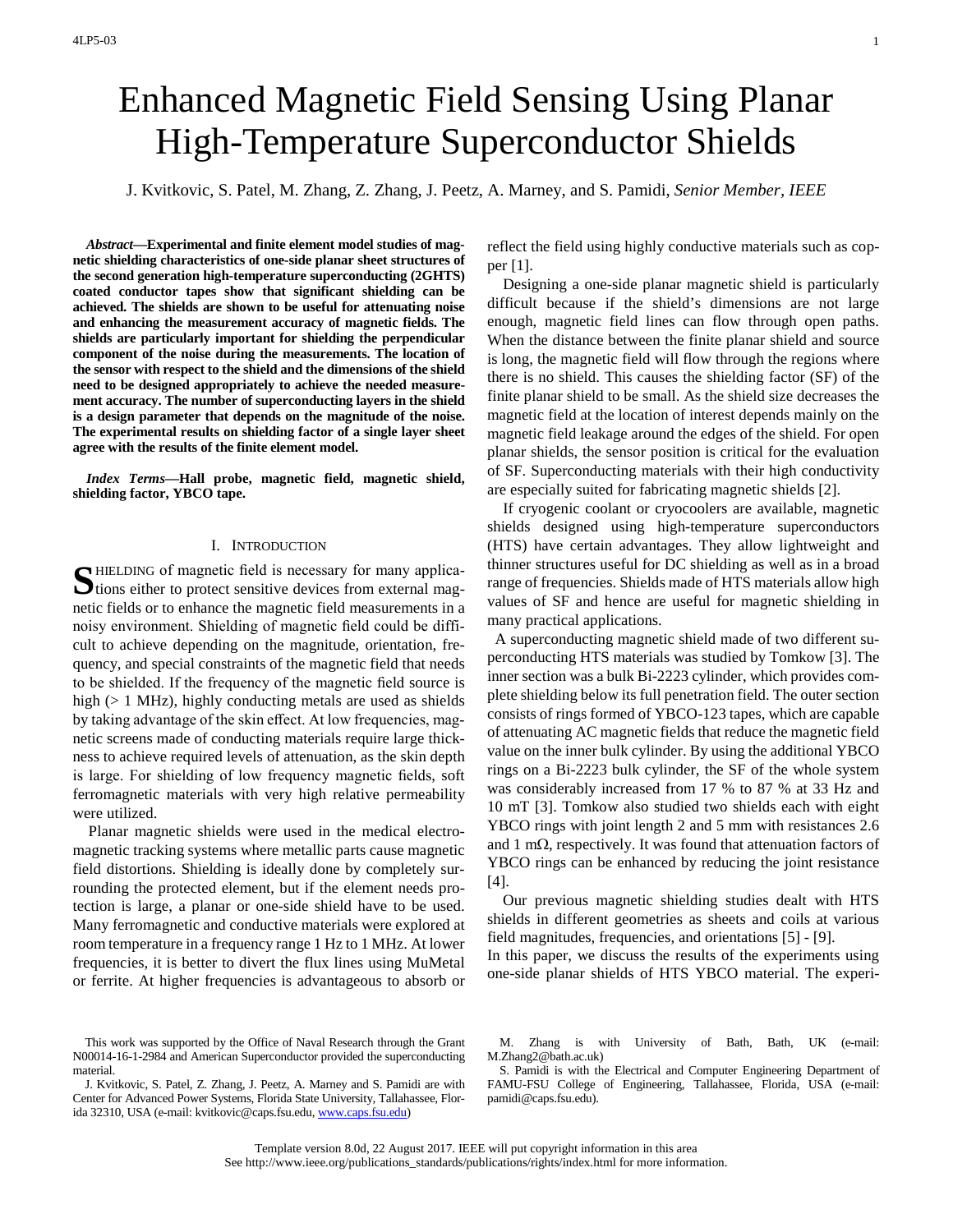ments were performed to understand the configuration that provided the highest shielding factor and to see the benefit of adding additional layers on the shielding factor. We focused on reduction background magnetic field noise in the vicinity of a magnetic field sensor by using a one-side planar shield. The spectrum of the noise can vary from DC to several hundred Hz. A finite element model using COMSOL was created for the one-side planar shield at 50 Hz and the results were compared to that obtained in the measurements. To our knowledge, there are no previous studies in the literature on passive one-side planar HTS magnetic shields. The study described in the paper is to develop planar superconducting shields to eliminate or reduce the background fields emanating from the structures and electrical devices that would otherwise perturb the magnetic field that needs to be measured. It is often difficult or impossible to remove the structures and the electrical devices and the measurements have to achieve the magnetic field that would have been present in the absence of the structures.

#### II. EXPERIMENTAL

One-side planar sheets were made from commercial YBCO coated conductor tapes with 45 mm width. The shields were tested in DC and AC magnetic fields up to 400 Hz to study their magnetic shielding properties. All the measurements were performed at 77 K, in a liquid nitrogen bath.

The second generation HTS coated conductors produced as 45 mm wide ribbon used to fabricate the shields were procured from American Superconductor Corporation [10]. The manufacturing process for YBCO tapes involves Rolling Assisted Biaxially Textured NiW Substrates (RABiTS) with several layers of the buffer materials. The 1 µm layer of YBCO superconductor material was deposited using the metal oxide deposition (MOD) technology. The critical current of the 45 mm wide YBCO tape was higher than 1 kA at 77 K in the self-magnetic field. Fiber glass reinforced epoxy (G10) sheets were used for the support structure for the shields. The sample holder G10 plate had the dimensions of 60 mm x 120 mm, Fig. 1a. The superconducting ribbon was cut into sections of 45 mm x 100 mm and was attached to the support plate using Kapton tape. SF was measured as a function of magnetic field magnitude, the distance between the Hall probe (HP) sensor to shield, and the number of layers of superconducting tape in the shield. The gaps between the superconducting layers were kept to a minimum by using Kapton adhesive tape to attach the successive layers on the G10 support plate. The sample holder was inserted into the bore of helical copper magnet housed in a stainless steel cryostat, Fig. 1b. The cryostat was filled with liquid nitrogen. The helical copper magnet [11] produces a homogenous AC or DC magnetic field in the region of the superconducting shields. The external magnetic field was perpendicular to the wide plane of the shields. The copper magnet was supplied by the current from Techron AC/DC power supply that was controlled by an AC/DC function generator, Fig. 2. The magnet current was measured using a Hall probe current transducer. From magnet constant and current through the magnet, the magnitude of external magnetic field B*ext* was calculated. For the experiments

## **FIG. 1, 2 HERE**

with AC magnetic fields, a capacitor bank in a series resonance was used to compensate for the magnet inductance. There is a slight phase shift in the output current from the series resonance circuit compared to the excitation signal. The phase shift depends on the frequency. Hence the signal from the current transducer, instead of the excitation signal, was used. This technique was validated in our earlier phase sensitive measurements [15]. Before using the Hall probe in shielding experiments, it was calibrated at 77 K, for each frequency used. The calibration constants along with the measured Hall probe output voltage values were used to compute the value of the magnetic field at Hall probe location called B*HP*, during the experiments with HTS shields. The magnetic field B*HP* is the magnetic field that passed through the magnetic shields. The shielding factor *SF* was calculated using the B*HP* and external magnetic field B*ext* from the measurements by the following formula:

$$
SF = \frac{B_{ext} - B_{HP}}{B_{ext}} \times 100\% \tag{1}
$$

 The B*HP* was measured using a calibrated cryogenic Hall probe [12], which was perpendicular to external magnetic field vector. The center of the Hall probe was positioned at the geometric center of the sample. The sample and the sensor were placed in the center of the helical copper magnet, in the homogeneous magnetic field. An excitation current of 10 mA DC was supplied to the Hall probe by using a Lakeshore DC constant current source.

AC and DC signals were measured using voltmeters. For AC magnetic field the magnet current was measured by the Keithley 2001 multimeter. Hall probe voltage was measured using a lock-in amplifier. Before the beginning of each measurement, the frequency was set by the function generator. The reference signal for lock-in amplifier was derived from the Hall probe current transducer and amplified by the signal amplifier. For DC magnetic field measurements the Keithley 2001 multimeter was used as DC voltmeter. The current through the magnet and the Hall probe voltages were recorded for each measured point. This technique is scalable. The measurements described here were conducted using a double helix dipole magnet, but the same technique can be used for larger shields with any arbitrary source of the magnetic field generated by a single or multiple magnets as long as they are connected in series and powered by a single power supply.

#### III. 3D FINITE ELEMENT MODEL

The 3D model represents the actual geometry of the 2GHTS tape with dimensions of 45 mm in width, 0.2 mm in thickness and 100 mm in length implemented in the finite element software COMSOL Multiphysics V5.3a. In the models, the YBCO layer and NiW substrate layer are considered, since the use of NiW ferromagnetic substrate changes the magnetic flux distribution in the region of the HTS tape [13]. Therefore, the model contains one air domain, one HTS subdomain, and one substrate subdomain. The model was developed based on the widely used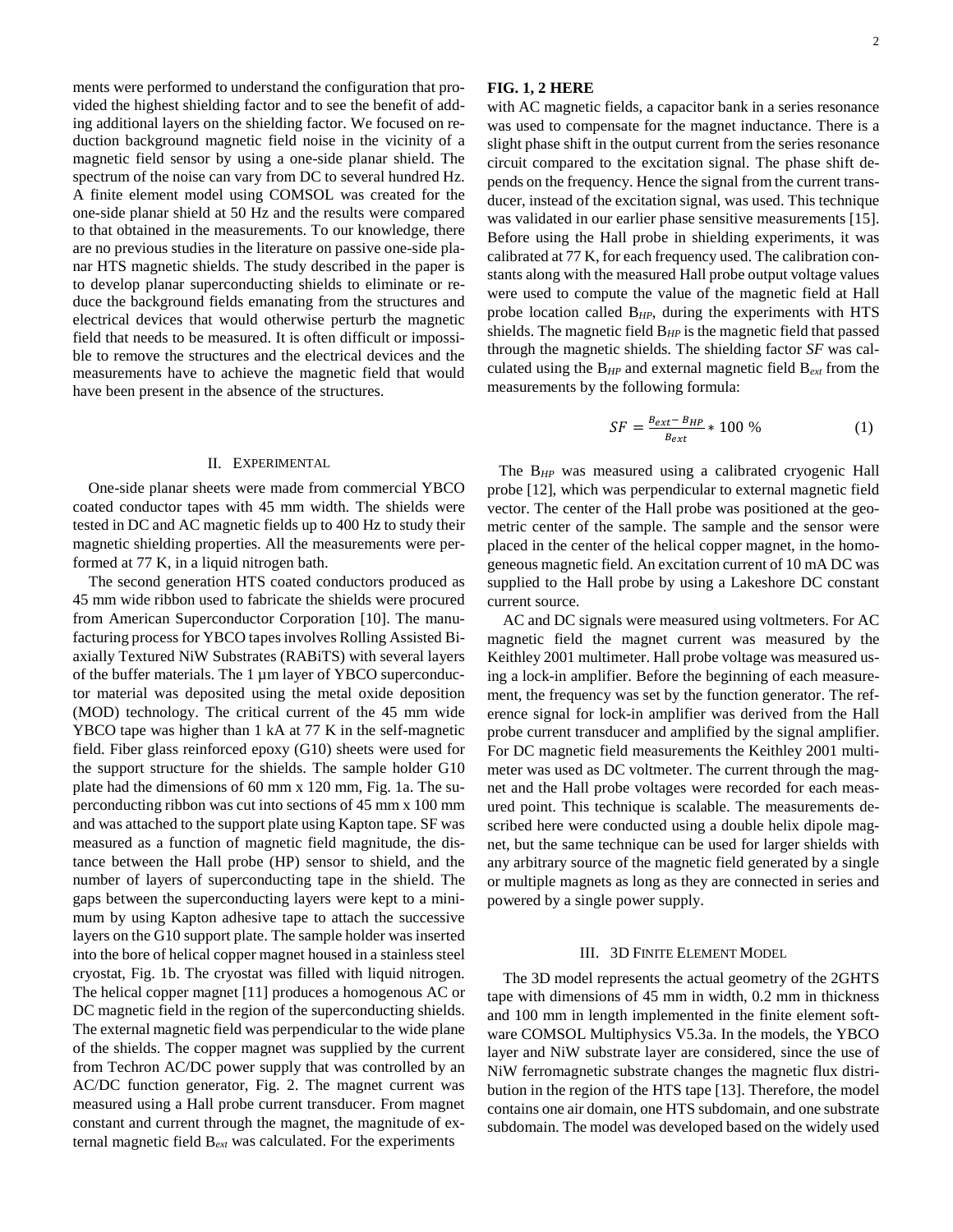## **FIG. 3,4,5 HERE**

H-formulation for electromagnetic diffusion [14]. Three partial differential equations as in equation (2), combining a set of Maxwell Equations in differential forms, are used as a governing equation for the entire three domains with dependent variables  $H$  [H<sub>x</sub>, H<sub>y</sub>, H<sub>z</sub>]:

$$
\mu_0 \mu_r \frac{\partial H}{\partial t} + \nabla \times (\rho \nabla \times H) = 0 \tag{2}
$$

where  $\mu_0$  is the permeability of free space. The value of relative permeability  $\mu_r$  of NiW substrate subdomain was obtained from measured values. The resistivity  $\rho$  of YBCO 2GHTS tape can be calculated by the E-J power law in the equation:

$$
\rho = E_0 \left[ \frac{1}{J_{norm}} \left( \frac{h \, \text{or} \, m}{J_c \left( B \right)} \right)^n \right] \tag{3}
$$

where  $J_{norm} = \sqrt{J_x^2 + J_y^2 + J_z^2}$ . The magnetic field dependent critical current density  $J_c(B)$  is considered, which is incorporated by interpolation of the measurement values studied in [15]. The electrical field criterion  $E_0 = 1 \mu V/cm$  and  $n = 31$ are typical values used for YBCO tape. The resistivity  $\rho$  of the non-superconducting subdomains are constants and defined by Ohm's law,  $\rho = E/I$ . In order to simulate external AC magnetic field, the Dirichlet boundary condition was used in the air domain:

$$
H_y = B_{ext} / \mu_0 \sin(2\pi ft) \tag{4}
$$

where the  $B_{ext}$  is the amplitude of AC magnetic field along the y direction (perpendicular to the wide tape face) with the frequency of 50 Hz.

#### IV. RESULTS

DC shielding factor for 1 - 9 layer of the one-side planar shield at 77 K, at a distance of 7 mm from the Hall probe is presented in Fig. 3. At low magnetic field amplitudes  $(\leq 10 \text{ mT})$ , the DC shielding factor is > 60 % for 3-9 layer shield. At higher magnetic fields  $> 50$  mT, DC SF is dropping to 50 – 60 %. Shields with 8 and 9-layers have almost the same SF(B) dependence. SF(B) curves for 1 and 2-layer shields have different behavior, in field interval  $10 - 20$  mT they dropped with a slope 1%/mT. At low magnetic fields as more layers are added, the SF is increased. With increasing the magnetic field, the SF decreases. The curve starting with the highest shielding factor stays with the highest SF at higher magnetic fields, and the curve with the lowest SF stays with the lowest SF at the end of magnetic field interval.

Fig. 4 depicts the AC shielding factor of a nine-layer oneside planar shield as a function of AC magnetic field at 77 K, at 20 – 400 Hz, at a 5 mm distance from the Hall probe. Measured SF at 400 Hz was the highest (82 %) throughout the range of magnetic field up to 30 mT. For the higher magnetic field  $(> 30 \text{ mT})$  at frequencies  $200 - 400 \text{ Hz}$ , SF has started to drop to  $30 - 50$  %. SF at all other frequencies  $20 - 100$  Hz keeps quite constant at  $65 - 70$  % level.

## **FIG. 6,7,8 HERE**

Fig. 5 shows magnetic field dependence of the SF at frequency 20 Hz for  $1 - 9$  layer one-side planar shield at 77 K in 4 – 50 mT magnetic field range, at a distance of 5 mm from the Hall probe. SF at 20 Hz has a similar SF(B) dependence as seen for DC. There is a correlation between the number of layers and the value of shielding factor. The greater the number of layers the higher the magnetic shielding. Single layer shield has a steady drop rate where the magnitude of SF drops quite steadily throughout the range of the magnetic field while the shields with  $\geq 2$  layers have a steady decrease rate and at 30 mT the rate of decrease increases. Even though the rate of decrease 2 and 3-layer shields increases after certain magnetic field the drop is not as steep as in the single-layer shield. The shielding factor stayed constant at  $\sim 67$  % up to 30 mT for the 8 and 9 layer shields.

In Fig. 6 is plotted SF for the one-side planar shield as the function the distance between the shield and the Hall probe at 20 Hz and magnetic field of 21 mT for shields with 1 - 4 layers. The measured shielding factor is higher at locations that are closer to shield, and as one moves away from the shield the measured SF decreases. It was observed that the optimum superconductor to HP distance is 2 mm. The measured magnetic field results from two components: external magnetic field and the magnetic field generated by the magnetization currents in the superconductor. If we are too close to superconductor (0.3 mm) we are measuring the magnetic field generated by the superconductor. It was confirmed from the measurements while the external magnetic field is turned off.

 Fig.7 shows a bar graph of the SF as a function of the number of layers at 4 mT for frequency 20, 100, 400 Hz. There are some fluctuations in the SF as the number of layers is increased. At all measured frequencies, a drop in SF was observed for the shields with 4 and 7 layers. It could be caused by superconductor interference with the ferromagnetic substrate, as the HTS is not perfectly flat and some local gaps between the layers could not be avoided.

 When magnetic shields are exposed to perpendicular AC magnetic field, screening currents are induced in the region of HTS layer. A magnetic field probe was placed above the center of the HTS tape in the 3D model to measure the magnetic field at various distances 2, 5, and 15 mm from the HTS tape. Fig. 8 depicts the comparison between the simulated and experimental SF as a function of the external magnetic field. The model results show that the shielding factor decreases with increasing external magnetic field and with distance to the HTS layer, which is consisted with the trend observed in the experiments.

## V. CONCLUSION

The design of a new apparatus for characterizing magnetic shielding properties of high-temperature superconductor in the form of one-side planar shields is presented. Shields were fabricated with up to 9 layers of the superconductor in sheet geometry using 45 mm wide commercial YBCO coated conductor tape. Shielding factors > 80 % were achieved at the magnetic field of 30 mT and frequency of 400 Hz at 77 K. Interesting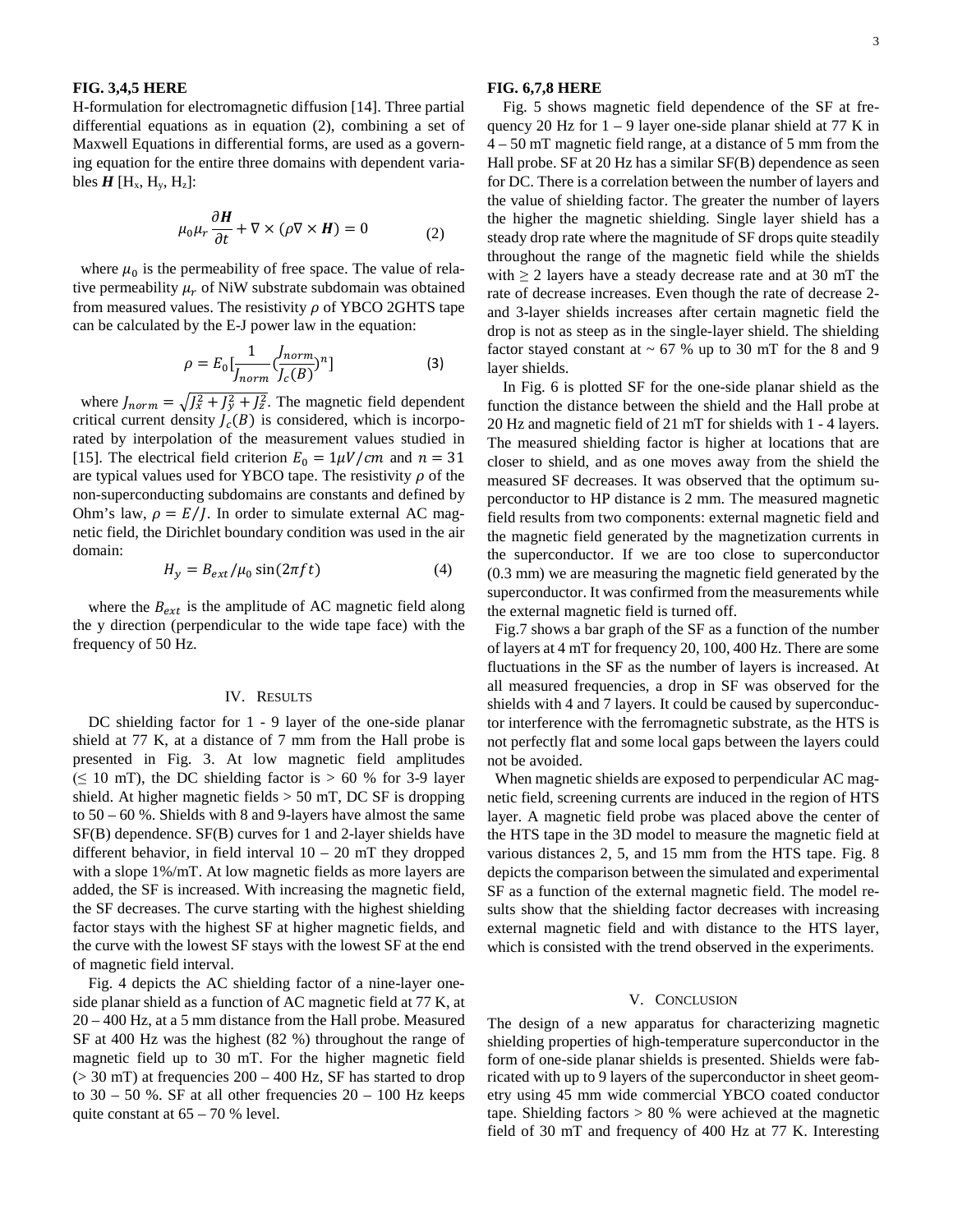differences in frequency dependence of shielding factors were observed. The shielding factors increase with increasing frequency at the low external magnetic field and decrease with increasing frequency at high  $(> 40$  mT) magnetic fields. Finite element model using COMSOL was used for AC shielding factor calculations for one layer sheet at 50 Hz at distances 2, 5, 15 mm from the sensor. The successful demonstration of high values, > 80 %, of shielding factors suggests that lightweight and thin magnetic shields could be prepared from several layers of commercial 2GHTS tapes for various applications . The superconducting shield, if designed appropriately, will eliminate the noise and allows the measurement of the unperturbed magnetic field.

### **REFERENCES**

- [1] K. O'Donoghue and P. Cantillon -Murphy, "Planar Magnetic Shielding for Use With Electromagnetic Tracking Systems, " *IEEE Trans . on Magnetics*, vol. 51, no. 2, pp. 1-12, Feb. 2015 doi: 10.1109/TMAG.2014.2352344.
- [2] L. Hasselgren and J. Luomi, "Geometrical aspects of magnetic shielding at extremely low frequencies, " *IEEE Transactions on Electromagnetic Compatibility*, vol. 37, no. 3, pp. 409 -420, Aug 1995 doi: 10.1109/15.406530 .
- [3] L. Tomków, M. Ciszek, and M. Chorowski, "Combined magnetic screen made of Bi -2223 bulk cylinder and YBCO tape rings —Modeling and Experiments," *Journal of Appl. Phys*. 117, 043901, 2015.
- [4] L. Tomków, M. Ciszek, and M. Chorowski, "Frequency Effect on Shielding Quality of Closed Superconducting Magnetic Shields Made of Superconducting Tapes," *IEEE Trans. Appl. Supercond.*, Vol. 26, No. 3, April 2016 .
- [5] J. Kvitkovic, J. Voccio, and S. V. Pamidi, "Shielding of AC magnetic fields by coils and sheets of superconducting Tapes," *IEEE Trans. Appl.*  Supercond., vol. 19, pp. 3577-3580, Jun. 2009.
- [6] J. Kvitkovic, S. Pamidi, and J. Voccio, "Shielding AC magnetic fields using commercial YBa2Cu3O7-coated conductor tapes," *Supercond. Sci. Technol*., vol. 22, no. 12, p. 125009, Oct. 2009.
- [7] J. Kvitkovic, P. Patil, S. V. Pamidi, and J. Voccio, "Characterization of 2G superconductor magnetic shields at 40 –77 K," *IEEE Trans. Appl. Supercond*., vol. 21, no. 3, pp. 1477-1480, Jun. 2011.
- [8] J. Kvitkovic, D. Davis, M. Zhang, and S. Pamidi, "Influence of interlayer separation on magnetic shielding properties of 2G HTS sheets made of 46 mm wide RABiTS tape," *IEEE Trans. Appl. Supercond*., vol. 23, no. 3, pp. 8200605 -8200605, Jun. 2013, Art. ID. 8200605.
- [9] J. Kvitkovic, D. Davis, and M. Zhang, "Magnetic Shielding characteristics of second generation high temperature superconductors at variable temperatures obtained by cryogenic helium gas circulation," *IEEE Trans. Appl. Supercond.*, vol. 25, no. 3, pp. 1 -4, Jun. 2015, Art. ID. 8800304.
- [10] [www.amsc.com](http://www.amsc.com/)
- [11] [www.advancemag.com](http://www.advancemag.com/)
- [12] [www.arepoc.sk](http://www.arepoc.sk/)
- [13] M. D. Ainslie, T. J. Flack, and A. M. Campbell, "Calculating transport AC losses in stacks of high temperature superconductor coated conductors with magnetic substrates using FEM " *Physica C: Supercond* ., 2012, 472 (1), pp.50 -56.
- [14] M. Zhang, and T. A. Coombs, "3D modeling of high-Tc superconductors by finite element software " *Supercond . Science and Tech .* 2011, 25(1), p.015009.
- [15] M. Zhang, J. Kvitkovic, J. H. Kim, C. H. Kim, S. Pamidi, and T. A. Coombs, "Alternating current loss of second -generation high -temperature superconducting coils with magnetic and non -magnetic substrate " *Applied Physics Letters*, 2012, 101(10), p.102602.